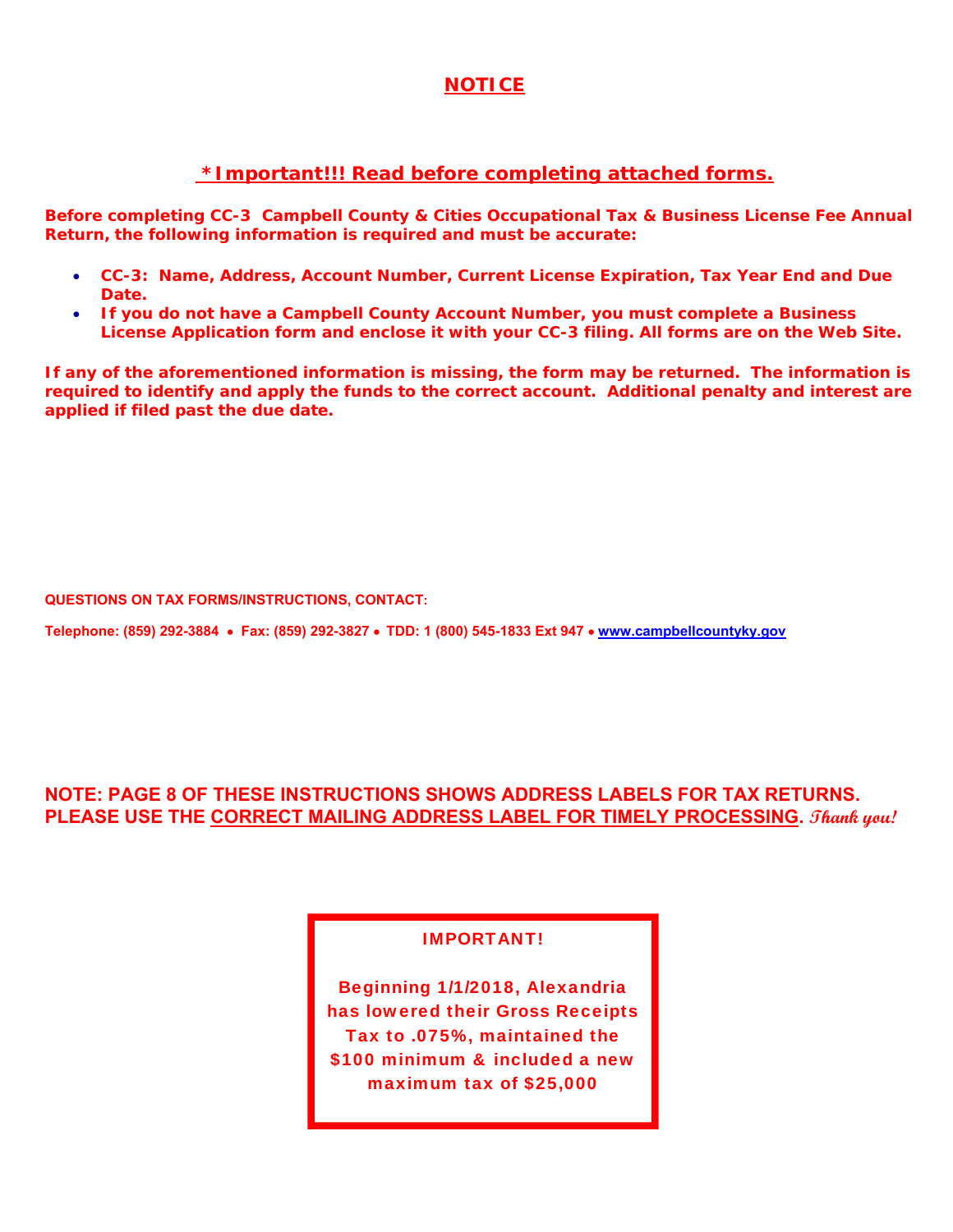|                                                                                                                                                                                                                                                                                                                                                                                                                                                                                  |                                   |                                                                                                    |                                                      |                                                                                                                                                                                                                                                                                                                                   | <b>CAMPBELL COUNTY &amp; CITIES OCCUPATIONAL TAX &amp; BUSINESS LICENSE FEE ANNUAL RETURN</b> |                                                                                                         |                                                                                                                                                       |                                                                                                                                                                                                                                                            |                                                                                                                                                                                                                                                                                                                                                                                                                                                                                                                           |
|----------------------------------------------------------------------------------------------------------------------------------------------------------------------------------------------------------------------------------------------------------------------------------------------------------------------------------------------------------------------------------------------------------------------------------------------------------------------------------|-----------------------------------|----------------------------------------------------------------------------------------------------|------------------------------------------------------|-----------------------------------------------------------------------------------------------------------------------------------------------------------------------------------------------------------------------------------------------------------------------------------------------------------------------------------|-----------------------------------------------------------------------------------------------|---------------------------------------------------------------------------------------------------------|-------------------------------------------------------------------------------------------------------------------------------------------------------|------------------------------------------------------------------------------------------------------------------------------------------------------------------------------------------------------------------------------------------------------------|---------------------------------------------------------------------------------------------------------------------------------------------------------------------------------------------------------------------------------------------------------------------------------------------------------------------------------------------------------------------------------------------------------------------------------------------------------------------------------------------------------------------------|
|                                                                                                                                                                                                                                                                                                                                                                                                                                                                                  |                                   |                                                                                                    |                                                      |                                                                                                                                                                                                                                                                                                                                   |                                                                                               |                                                                                                         |                                                                                                                                                       |                                                                                                                                                                                                                                                            | <b>DUE DATE:</b>                                                                                                                                                                                                                                                                                                                                                                                                                                                                                                          |
|                                                                                                                                                                                                                                                                                                                                                                                                                                                                                  |                                   |                                                                                                    |                                                      |                                                                                                                                                                                                                                                                                                                                   |                                                                                               |                                                                                                         |                                                                                                                                                       |                                                                                                                                                                                                                                                            | Print Date                                                                                                                                                                                                                                                                                                                                                                                                                                                                                                                |
|                                                                                                                                                                                                                                                                                                                                                                                                                                                                                  |                                   |                                                                                                    |                                                      |                                                                                                                                                                                                                                                                                                                                   |                                                                                               |                                                                                                         |                                                                                                                                                       |                                                                                                                                                                                                                                                            | <b>ACCOUNT ID#:</b>                                                                                                                                                                                                                                                                                                                                                                                                                                                                                                       |
|                                                                                                                                                                                                                                                                                                                                                                                                                                                                                  |                                   |                                                                                                    |                                                      |                                                                                                                                                                                                                                                                                                                                   |                                                                                               |                                                                                                         |                                                                                                                                                       |                                                                                                                                                                                                                                                            |                                                                                                                                                                                                                                                                                                                                                                                                                                                                                                                           |
|                                                                                                                                                                                                                                                                                                                                                                                                                                                                                  |                                   |                                                                                                    |                                                      |                                                                                                                                                                                                                                                                                                                                   |                                                                                               |                                                                                                         |                                                                                                                                                       |                                                                                                                                                                                                                                                            |                                                                                                                                                                                                                                                                                                                                                                                                                                                                                                                           |
|                                                                                                                                                                                                                                                                                                                                                                                                                                                                                  |                                   |                                                                                                    |                                                      |                                                                                                                                                                                                                                                                                                                                   |                                                                                               |                                                                                                         |                                                                                                                                                       |                                                                                                                                                                                                                                                            |                                                                                                                                                                                                                                                                                                                                                                                                                                                                                                                           |
|                                                                                                                                                                                                                                                                                                                                                                                                                                                                                  |                                   |                                                                                                    |                                                      |                                                                                                                                                                                                                                                                                                                                   |                                                                                               |                                                                                                         |                                                                                                                                                       |                                                                                                                                                                                                                                                            |                                                                                                                                                                                                                                                                                                                                                                                                                                                                                                                           |
|                                                                                                                                                                                                                                                                                                                                                                                                                                                                                  |                                   |                                                                                                    |                                                      |                                                                                                                                                                                                                                                                                                                                   |                                                                                               |                                                                                                         |                                                                                                                                                       |                                                                                                                                                                                                                                                            |                                                                                                                                                                                                                                                                                                                                                                                                                                                                                                                           |
|                                                                                                                                                                                                                                                                                                                                                                                                                                                                                  |                                   |                                                                                                    |                                                      |                                                                                                                                                                                                                                                                                                                                   |                                                                                               |                                                                                                         |                                                                                                                                                       |                                                                                                                                                                                                                                                            |                                                                                                                                                                                                                                                                                                                                                                                                                                                                                                                           |
| $\Box$ EXTENSION REQUEST FILING INSTRUCTIONS:<br>FINAL RETURN (Check ONLY to CLOSE ACCOUNT):<br>FOR SIX (6) MONTH EXTENSION, PHOTOCOPY THIS RETURN AND PAY 90% OF TAX DUE IN<br>DATE OPERATIONS CEASED OR BUSINESS SOLD:<br>COL. 6 FOR EACH LOCALITY AND MINIMUM RENEWAL FEES IN COL 9. SEE INSTRUCTIONS.<br>WAS THERE A CHANGE OF OWNERSHIP/ENTITY? THES NO<br>PAGE 2. SIGN PHOTOCOPY AND REMIT WITH PAYMENT BY DUE DATE.<br>PRINT NAME & ADDRESS OF NEW BUSINESS OWNER/ENTITY: |                                   |                                                                                                    |                                                      |                                                                                                                                                                                                                                                                                                                                   |                                                                                               |                                                                                                         |                                                                                                                                                       |                                                                                                                                                                                                                                                            |                                                                                                                                                                                                                                                                                                                                                                                                                                                                                                                           |
|                                                                                                                                                                                                                                                                                                                                                                                                                                                                                  |                                   |                                                                                                    |                                                      |                                                                                                                                                                                                                                                                                                                                   |                                                                                               |                                                                                                         |                                                                                                                                                       |                                                                                                                                                                                                                                                            |                                                                                                                                                                                                                                                                                                                                                                                                                                                                                                                           |
|                                                                                                                                                                                                                                                                                                                                                                                                                                                                                  |                                   |                                                                                                    |                                                      |                                                                                                                                                                                                                                                                                                                                   |                                                                                               |                                                                                                         |                                                                                                                                                       |                                                                                                                                                                                                                                                            |                                                                                                                                                                                                                                                                                                                                                                                                                                                                                                                           |
| Col. 2                                                                                                                                                                                                                                                                                                                                                                                                                                                                           | Col. 3                            | Col. 4                                                                                             | Col. 5                                               |                                                                                                                                                                                                                                                                                                                                   |                                                                                               | Col. 6                                                                                                  | Col. 7                                                                                                                                                | Col. 8                                                                                                                                                                                                                                                     | Col. 9                                                                                                                                                                                                                                                                                                                                                                                                                                                                                                                    |
| <b>TAX/FEE</b><br><b>TYPE</b>                                                                                                                                                                                                                                                                                                                                                                                                                                                    | <b>SUBJECT</b><br><b>EARNINGS</b> | <b>RATE</b><br>(As a<br>Decimal)                                                                   | <b>TAX</b><br><b>AMOUNT</b>                          | <b>MINIMUM</b><br><b>TAX</b>                                                                                                                                                                                                                                                                                                      | <b>TAX</b>                                                                                    | <b>TAX</b><br><b>DUE</b>                                                                                | <b>ESTIMATED</b><br><b>PAYMENT</b><br>(Includes)<br><b>Prior Year</b><br>Column 9)                                                                    | 2019<br><b>TOTAL</b><br><b>TAX</b><br><b>DUE</b>                                                                                                                                                                                                           | 2020<br><b>MINIMUM</b><br><b>RENEWAL</b><br><b>FEE/TAX</b>                                                                                                                                                                                                                                                                                                                                                                                                                                                                |
| <b>NET</b>                                                                                                                                                                                                                                                                                                                                                                                                                                                                       |                                   | .0105                                                                                              |                                                      | \$25.00                                                                                                                                                                                                                                                                                                                           | \$610.00                                                                                      |                                                                                                         |                                                                                                                                                       |                                                                                                                                                                                                                                                            | \$25.00                                                                                                                                                                                                                                                                                                                                                                                                                                                                                                                   |
| <b>NET</b>                                                                                                                                                                                                                                                                                                                                                                                                                                                                       |                                   | .0125                                                                                              |                                                      | \$25.00                                                                                                                                                                                                                                                                                                                           |                                                                                               |                                                                                                         |                                                                                                                                                       |                                                                                                                                                                                                                                                            | \$25.00                                                                                                                                                                                                                                                                                                                                                                                                                                                                                                                   |
| <b>GROSS</b>                                                                                                                                                                                                                                                                                                                                                                                                                                                                     |                                   | .00075                                                                                             |                                                      | \$100.00                                                                                                                                                                                                                                                                                                                          |                                                                                               |                                                                                                         |                                                                                                                                                       |                                                                                                                                                                                                                                                            | \$100.00                                                                                                                                                                                                                                                                                                                                                                                                                                                                                                                  |
| <b>GROSS</b>                                                                                                                                                                                                                                                                                                                                                                                                                                                                     |                                   | <b>TABLE</b>                                                                                       |                                                      | \$25.00                                                                                                                                                                                                                                                                                                                           |                                                                                               |                                                                                                         |                                                                                                                                                       |                                                                                                                                                                                                                                                            | \$25.00                                                                                                                                                                                                                                                                                                                                                                                                                                                                                                                   |
| <b>GROSS</b>                                                                                                                                                                                                                                                                                                                                                                                                                                                                     |                                   | <b>TABLE</b>                                                                                       |                                                      | \$35.00                                                                                                                                                                                                                                                                                                                           |                                                                                               |                                                                                                         |                                                                                                                                                       |                                                                                                                                                                                                                                                            | \$35.00                                                                                                                                                                                                                                                                                                                                                                                                                                                                                                                   |
| <b>GROSS</b>                                                                                                                                                                                                                                                                                                                                                                                                                                                                     |                                   | .0035                                                                                              |                                                      | \$75.00                                                                                                                                                                                                                                                                                                                           |                                                                                               |                                                                                                         |                                                                                                                                                       |                                                                                                                                                                                                                                                            | \$75.00                                                                                                                                                                                                                                                                                                                                                                                                                                                                                                                   |
| <b>FEE</b>                                                                                                                                                                                                                                                                                                                                                                                                                                                                       |                                   |                                                                                                    |                                                      |                                                                                                                                                                                                                                                                                                                                   |                                                                                               |                                                                                                         |                                                                                                                                                       |                                                                                                                                                                                                                                                            | \$50.00                                                                                                                                                                                                                                                                                                                                                                                                                                                                                                                   |
| <b>FEE</b>                                                                                                                                                                                                                                                                                                                                                                                                                                                                       |                                   |                                                                                                    |                                                      |                                                                                                                                                                                                                                                                                                                                   |                                                                                               |                                                                                                         |                                                                                                                                                       |                                                                                                                                                                                                                                                            | \$50.00                                                                                                                                                                                                                                                                                                                                                                                                                                                                                                                   |
| RETURN MUST BE SIGNED-I hereby certify, under penalty of perjury, that the information<br>herein and in any supporting schedules is true, correct and complete to the best of my<br><b>TOTAL 8a.</b><br>$\mathbf 0$<br>9.<br>0<br>knowledge.                                                                                                                                                                                                                                     |                                   |                                                                                                    |                                                      |                                                                                                                                                                                                                                                                                                                                   |                                                                                               |                                                                                                         |                                                                                                                                                       |                                                                                                                                                                                                                                                            |                                                                                                                                                                                                                                                                                                                                                                                                                                                                                                                           |
| TOTAL (Box 8a. plus Box 9) 10.<br>0<br><b>LICENSEE'S SIGNATURE</b><br><b>DATE</b><br><b>PRINTED NAME</b><br><b>TITLE</b>                                                                                                                                                                                                                                                                                                                                                         |                                   |                                                                                                    |                                                      |                                                                                                                                                                                                                                                                                                                                   |                                                                                               |                                                                                                         |                                                                                                                                                       |                                                                                                                                                                                                                                                            |                                                                                                                                                                                                                                                                                                                                                                                                                                                                                                                           |
| PENALTY (5% per month or portion thereof<br>not to exceed 25%. Minimum \$25) 11.                                                                                                                                                                                                                                                                                                                                                                                                 |                                   |                                                                                                    |                                                      |                                                                                                                                                                                                                                                                                                                                   |                                                                                               |                                                                                                         |                                                                                                                                                       |                                                                                                                                                                                                                                                            |                                                                                                                                                                                                                                                                                                                                                                                                                                                                                                                           |
|                                                                                                                                                                                                                                                                                                                                                                                                                                                                                  |                                   |                                                                                                    |                                                      |                                                                                                                                                                                                                                                                                                                                   |                                                                                               |                                                                                                         |                                                                                                                                                       |                                                                                                                                                                                                                                                            |                                                                                                                                                                                                                                                                                                                                                                                                                                                                                                                           |
| PREPARER ADDRESS                                                                                                                                                                                                                                                                                                                                                                                                                                                                 |                                   |                                                                                                    |                                                      |                                                                                                                                                                                                                                                                                                                                   |                                                                                               |                                                                                                         |                                                                                                                                                       |                                                                                                                                                                                                                                                            |                                                                                                                                                                                                                                                                                                                                                                                                                                                                                                                           |
|                                                                                                                                                                                                                                                                                                                                                                                                                                                                                  |                                   |                                                                                                    |                                                      |                                                                                                                                                                                                                                                                                                                                   |                                                                                               |                                                                                                         |                                                                                                                                                       |                                                                                                                                                                                                                                                            | 0                                                                                                                                                                                                                                                                                                                                                                                                                                                                                                                         |
|                                                                                                                                                                                                                                                                                                                                                                                                                                                                                  | <b>PREPARER'S SIGNATURE</b>       | Form CC-3<br>Rev. 1119<br><b>DATE</b><br>PHONE NO.<br>Supplied for both Tax Preparer and Licensee. | ∫-g ]hC? hc X]gW gg h ]g fYhi fb k ]h `h Y dfYdUfYf3 | City/State/Zip: the contract of the contract of the contract of the contract of the contract of the contract of the contract of the contract of the contract of the contract of the contract of the contract of the contract o<br><b>PRINTED NAME</b><br><b>ATTENTION: Federal ID Numbers and Social Security Numbers must be</b> | CC-3 2019<br>SOCIAL SEC. # OR FED. TAX ID.                                                    | Check if new address<br>and make corrections<br><b>TAX/FEE LIMITS</b><br>\$50 FLAT FEE<br>\$50 FLAT FEE | (No Substitute Forms-See Instructions)<br>MAXIMUM<br><b>NO LIMIT</b><br>\$25,000.00<br>\$1,500.00<br>\$5,500.00<br>\$10,000.00<br><b>CHECK NUMBER</b> | <b>TAX YEAR ENDING:</b><br>Print Date _______________<br><b>SECURITY NUMBER:</b><br><b>IMPORTANT! SEE INSTRUCTIONS FOR MINIMUM TAX/FEES DUE, PAGE 3.</b><br>City other than an employee? IF YES, YOU ARE REQUIRED TO FILE FORM 1099-MISC WITH THIS RETURN. | <b>FEDERAL TAX ID# OR SOCIAL</b><br><b>TAX OFFICE USE ONLY</b><br>UNDERPAID __ APP __ 1099'S __ FED SUPPORT __<br>PAYROLL __ OTHER __ NOTICE # _____________<br>PLEASE ALLOCATE PROPERLY. PLACE CHECK ON TOP OF THIS FORM.<br>NO Did you make payments in the sum of \$600.00 or more to any individual for services rendered in Campbell County or<br><b>INTEREST</b> (1% per month or portion<br>thereof) 12.<br><b>TOTAL AMOUNT DUE 13.</b><br>(check here if REFUND due $\boxed{\underline{\hspace{1cm}}\phantom{1}}$ |

HAVE YOU ATTACHED ALL APPLICABLE FEDERAL FORMS, SCHEDULES AND STATEMENTS? WRITE LICENSE ACCOUNT ID NUMBER ON CHECK PAYABLE TO "Campbell Co. Fiscal Court." DO NOT STAPLE TAX FORMS.<br>MAIL RETURNS WITH PAYMENTS TO: Campbell County Fiscal Court, PO Box 645245, Cincinnati, OH 45264-5245 MAIL RETURNS WITHOUT PAYMENTS TO: Campbell County Occupational Tax Office, PO Box 72958, Newport, KY 41072-0958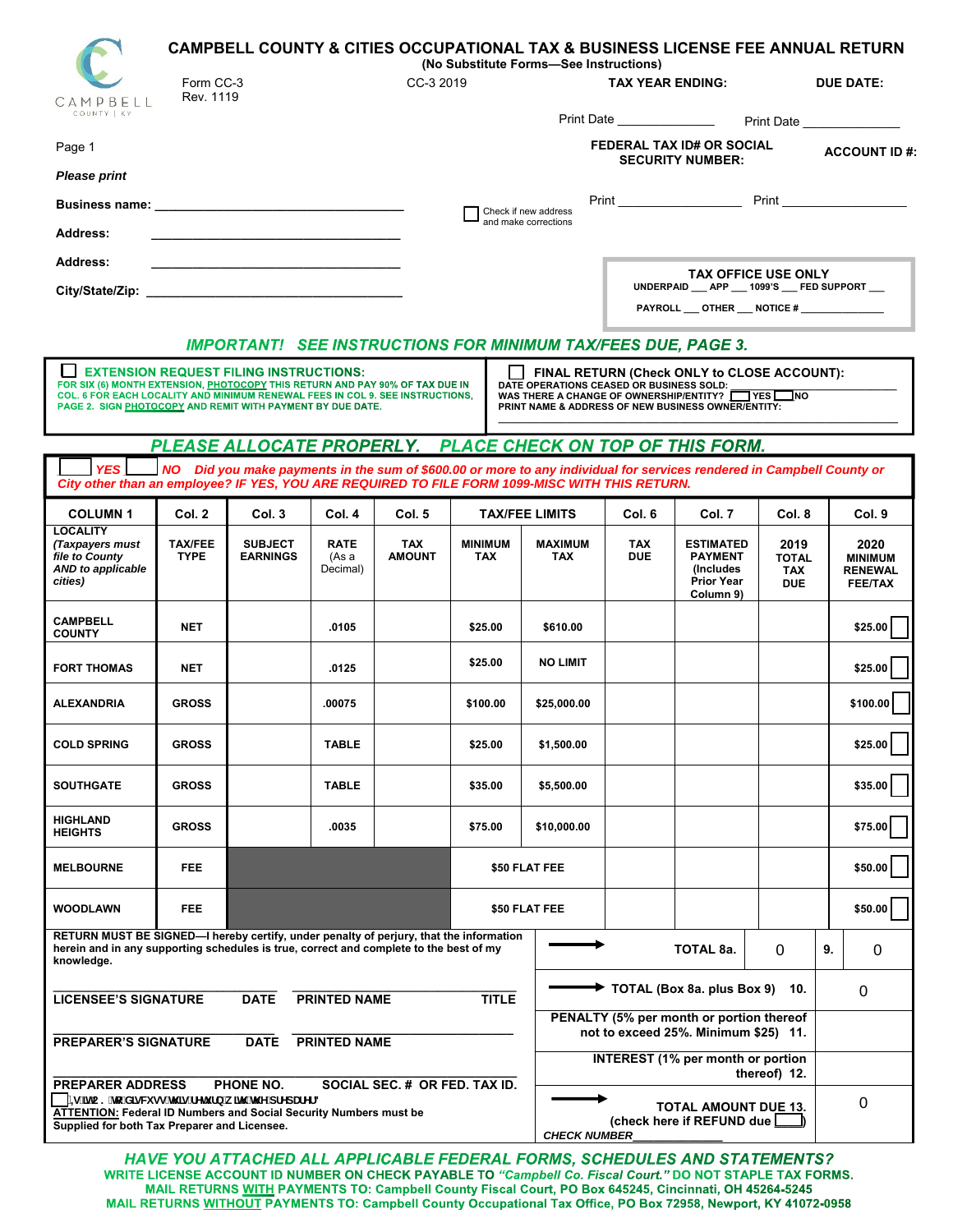## **GENERAL INSTRUCTIONS**

### **INTRODUCTION**

Campbell County Fiscal Court is the collecting and licensing agent for occupational tax and business license fees for Campbell County, Kentucky and the Cities of Alexandria, Cold Spring, Fort Thomas, Highland Heights, Melbourne, Southgate and Woodlawn. The occupational tax and business license fees are imposed for the privilege of engaging in any business, profession, occupation, or trade within Campbell County or its Cities regardless of the legal residence of the party so engaged. The rates, tax and fee type, minimum and maximum taxes, and fees differ for the County and each City (Net Profit, Gross Receipts or Flat Fee). Note city tax tables that may be applicable. Business activity conducted in Campbell County is subject to County Tax IN ADDITION to any City Tax or License Fees.

The Campbell County & Cities Occupational Tax & Business License Fee Annual Return is for taxpayers who are making sales, performing work or services, owning and operating rental real estate, or otherwise conducting a business, trade, occupation or profession in Campbell County and Cities, Kentucky to file and remit occupational taxes and business license fees.

Use Schedules N - Net Profit Method and/or G - Gross Receipts, as applicable, to calculate subject earnings for each locality and Campbell County (complete one Schedule for each locality as needed). See page 1 columns 2 & 4 for tax locality tax method. The schedule accommodates the filing needs of individuals, sole proprietorships, partnerships, and corporations. There is no minimum income amount which should be earned before you are liable for filing a tax return.

Where to File: Mail Returns with Payments to: Campbell County Fiscal Court, P.O. Box 645245, Cincinnati, OH 45264-5245 (Bank Lockbox) with check or money order made payable to "Campbell County Fiscal Court." Mail Returns without Payments to: Campbell County Occupational Tax Office, P.O. Box 72958, Newport, Kentucky 41072-0958. Walk-in 1098 Monmouth St., Ste. 320, Newport, Kentucky 41071.

QUESTIONS ON TAX FORMS/INSTRUCTIONS, CONTACT: Campbell County Fiscal Court, PO Box 72958, Newport, KY 41072-0958 Telephone: (859) 292-3884 • TDD: 1 (800) 545-1833 Ext 947 • Fax: (859) 292-3827 • www.campbellcountyky.gov

#### **Who Must File Form CC-3:**

Corporations, partnerships, sole proprietorships, estates and trusts, or other businesses engaged in an occupation, trade, or profession with a business nexus in Campbell County, Kentucky.

#### **A Tax Form Must Be Filed** *with required applicable Federal Forms/Schedules* **Even If:**

- The business activity resulted in a loss for the tax year. Complete the tax form according to the instructions provided.
- You were not actively engaged in business during the tax year but do intend to resume operations at a future date. Print the statement **"NO ACTIVITY,"**  sign, and return the form to the Campbell County Occupational Tax Office.
- Your business activity ceased prior to the beginning of the tax year but you have not provided written notification that operations ceased. Print the statement **"NO ACTIVITY"** on one of the locality lines and CHECK **"FINAL RETURN,"** enter the date activity ceased, sign, and return the form to the Campbell County Occupational Tax Office.
- Your business was operational for a portion of the tax year but ceased operation prior to the completion of the fiscal period. Complete the tax form according to the instructions provided. Check the box designated **"FINAL RETURN,"** enter the date activity ceased, sign, and return the form to the Campbell County Occupational Tax Office.
- You applied for a tax account with the intention of starting a business but never transacted business within Campbell County, Kentucky and do not intend to do so in the future. Print the statement **"NO ACTIVITY,"** check the box **"FINAL RETURN,"** sign, and return the form to the Campbell County Occupational Tax Office.

#### **When to File: Form CC-3 must be delivered or postmarked by the 15th day of the 4th month after the end of the fiscal year.**

Signature: If the return is being filed by a corporation, it must be signed and dated by a corporate officer authorized to sign. If the return is being filed by a partnership, it must be signed by a general partner. If the return is being filed by a sole proprietor, it must be signed by that individual. Additionally, the licensee who signs the return must print his/her name in the area provided.

**Extensions: If an extension of time for filing is required, a separate extension request to the Campbell County Occupational Tax Office is mandatory in all cases.** You must file a copy of Form CC-3 using the instructions on the Form to request an automatic 6-month extension to file Form CC-3. All extension requests should include your Campbell County Occupational Tax account number. Any tax due must be paid with the extension request and the request must be postmarked or hand-delivered to the Campbell County Occupational Tax Office on or before the original due date.

If an extension of time for the filing of a return has been granted, any balance of the license fee unpaid by the regular due date bears interest at the rate of twelve percent (12%) per annum. In addition, a late payment penalty of five percent (5%) per month, or fraction of a month (minimum of \$25) to a maximum of twenty-five percent (25%) is assessed against any license fee balance unpaid by the regular due date, unless estimated tax payments of at least 90% of the current year's total liability, as finally determined, has been submitted by the original due date of the return.

Failure to File Penalty: There is a five percent (5%) penalty per month or fraction of a month (minimum of \$25) to a maximum of twenty-five percent (25%) for failure to file a tax return by the regular or extended date.

**Failure to Pay Penalty:** There is a five percent (5%) penalty per month or fraction of a month (minimum of \$25) to a maximum of twenty-five percent (25%) for failure to pay or late payment of occupational tax if no extension was filed. If an extension was filed, see the instructions under *"Extensions"*.

**Interest:** Interest is computed at twelve percent (12%) per annum from the original due date until the date of payment.

**Two (2) Year Statute of Limitations for Refunds:** Refund requests must be submitted within two (2) years from the date the overpayment was made.

#### **Accounting Methods:**

**CONSOLIDATED RETURNS -** Are not permitted in filing this return. If a corporation that is subject to the occupational tax is included in a consolidated return, that corporation shall submit the following:

- 1. Form CC-3 based upon the taxable income (or loss) of the corporation subject to the occupational license tax, not the consolidated taxable income.
- 2. A copy of the consolidated Form 1120 or its equivalent.<br>3. A computation sheet allocating all revenue and exper-
- **3.** A computation sheet allocating all revenue and expense items on the consolidated Federal return to each corporation included in that consolidated return.

**SEPARATE ACCOUNTING METHOD** - Is NOT permitted in the filing of this return. Therefore, if any entity has operations both within and outside Campbell County, Kentucky then the total profit or loss or total gross receipts per the Federal return of the entity should be reported on this return. Business entities with operations both within and outside Campbell County shall complete the Net Profit and Gross Receipts Business Allocation as applicable.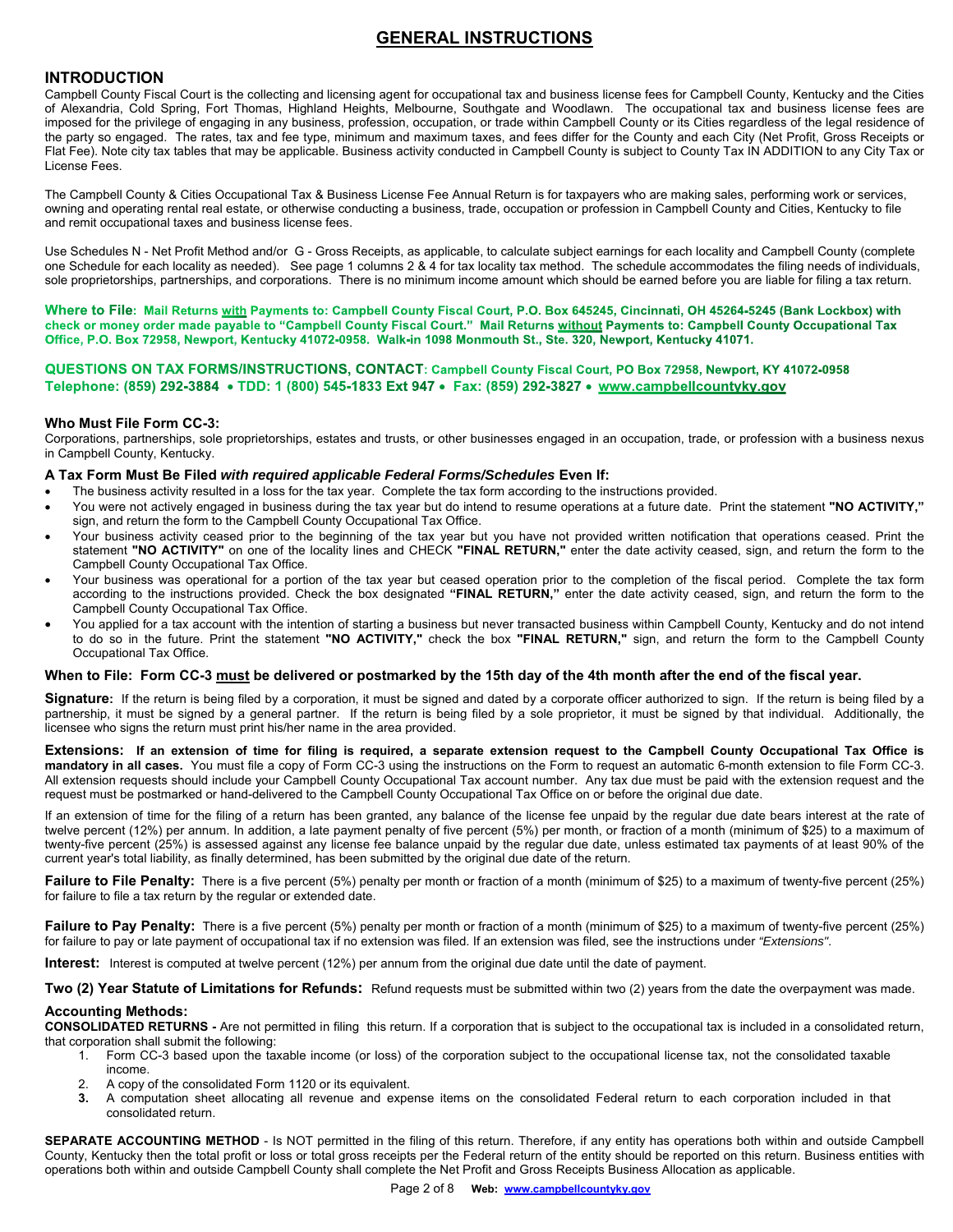# **GENERAL INSTRUCTIONS (Continued)**

#### **State and Local Exemptions:**

- The following persons are exempt under Kentucky law from the occupational license fee and are not required to file a return:
- 1. Public Service Corporations which pay an ad valorem tax on property valued and assessed by the Kentucky Department of Revenue pursuant to the provisions of KRS 136.120. Licensees whose businesses are predominantly non-public service who are also engaged in public service activity are required to pay a license tax on their net profit and/or gross receipts derived from the non-public service activities apportioned to the County and City where applicable. **NOTE:** Effective January 1, 1984, regular and irregular route common carrier trucking companies, bus line companies, and taxicab companies which had previously been classified as Public Service Corporations were expressly deleted from the class of such corporations and are therefore required to pay an occupational license fee.
- 2. Insurance companies incorporating under the laws of and doing business in the State of Kentucky except as provided for under KRS 91A.080.
- 3. Banks, trust companies, combined bank and trust companies, combined trust, banking and title businesses, savings and loan associations.
- Persons or business entities that operate a two-dwelling unit rental property, where owner occupies one dwelling unit and rents the other dwelling unit. NOTE: Persons whose sole business activity is the manufacture of and/or sale of alcoholic beverages. Persons engaged in the business of manufacturing and/or selling alcoholic beverages are required to file a return, but may exclude the portion of their net profits and/or gross receipts derived from such manufacture and/or sale of alcoholic beverages. See instructions in Schedule NX and GX for more detailed information.

**Special Provisions of Local Laws:** The following entities are exempt under Campbell County and Cities, Kentucky ordinances from the occupational license fee and are not required to file a return: funds, foundations, corporations, or associations organized and operated for the exclusive and sole purpose of religious, charitable, scientific, literary, educational, civic or fraternal purposes, where no part of the earnings, incomes or receipts of such unit, group, or association, inures to the benefit of any private shareholder or other person.

#### **FORM CC-3: SPECIFIC INSTRUCTIONS: READ THE INSTRUCTIONS BELOW AND ON THE FOLLOWING PAGES FOR ITEMS THAT APPLY TO YOUR OPERATION BEFORE COMPLETING FORM CC-3.**

**COLUMN 1: LOCALITY**. Lists Cities and Campbell County. Subject earnings are reportable for any locality in which taxpayers are making sales, performing work or services, owning and operating rental real estate, or otherwise conducting a business, trade, occupation or profession in Campbell County and Cities, Kentucky. NOTE taxpayers conducting business in any City also must file for Campbell County and also pay County occupational tax.

**COLUMN 2: FEE TYPE**. Determine the Tax/Fee Type for the applicable localities. Net Profit (SCHEDULE N), Gross Receipts (SCHEDULE G) or Fee. A flat annual fee is assessed for the cities of Melbourne and Woodlawn.

**COLUMN 3**: **SUBJECT EARNINGS:** Enter the Subject Earnings calculated on SCHEDULE N and/or SCHEDULE G as applicable on the appropriate line for Campbell County and any applicable City. If there was no business activity conducted in a locality, enter "NO ACTIVITY."

**COLUMN 4**: **RATE:** The respective tax rate for the Locality. Note City Tax Tables as applicable.

**COLUMN 5: TAX AMOUNT.** Multiply the amount in Column 3, "Subject Earnings," by the tax rate in Column 4 and enter in Column 5 (amount may not be less than zero). There should be an entry for the Campbell County line and for any applicable city(ies) lines. Use City Tax Tables as applicable.

**COLUMN 6: TAX DUE.** Compare amount reported in Column 5 to the TAX/FEE LIMITS. All localities have a minimum tax or a flat fee.

**COLUMN 7: ESTIMATED PAYMENT**: Enter amount of any payments made for minimum tax paid in COLUMN 9 on prior year return, payments with extension requests, overpayments, or estimated payments.

**COLUMN 8: TOTAL TAX/FEE DUE:** Subtract the amount in Column 7 from the amount in Column 6. Enter the difference in Column 8.

**BOX 8A: TOTAL TAX/FEE DUE:** Add the total tax/fee due for all localities reported in Column 8. Enter the grand total of taxes and fees due in Box 8A. **COLUMN 9: MINIMUM RENEWAL TAX/FEE DUE:** All businesses continuing operations in Campbell County and all applicable Cities must **CIRCLE/CHECK**

the minimum renewal tax/fee due. This is an estimated payment and may be claimed in Column 7 on subsequent year return.

**BOX 9**: **MINIMUM RENEWAL TAX/FEE DUE:** Add all applicable localities circled/checked in Column 9. Write grand total in Box 9.

**BOX 10: TOTAL.** Add the amount in Box 8A and Box 9. Remit this amount by Due Date.

**BOX 11: PENALTY.** Multiply the number of months, or portions thereof, beyond the Due Date by 5% (not to exceed 25%, Minimum penalty is \$25.00). Multiply that total by the Total Amount of BOX 8A and enter the result in BOX 11 as Penalty.

**BOX 12: INTEREST.** Interest is computed at one percent (1%) per month or portion thereof that the Occupational Tax is paid after the Due Date. Multiply the number of months by 1%. Multiply that total percent by the Total Amount of BOX 8A and enter the result in BOX 12 as Interest.

**BOX 13: TOTAL AMOUNT DUE.** Add together BOX 10, BOX 11 and BOX 12. Make check payable to "*Campbell County Fiscal Court*" or check refund due.

### **SCHEDULE NY: NET PROFIT BUSINESS ALLOCATION--READ THE INSTRUCTIONS BELOW FOR THE ITEMS THAT APPLY TO YOUR OPERATION BEFORE COMPLETING SCHEDULE N.**

**Line 1(a): "Gross Receipts City/Campbell Co." -** Enter total gross receipts from sales made or services performed in Campbell County or applicable City. MAKE COPIES AS NEEDED FOR EACH LOCALITY WHERE REPORTING NET PROFIT.

Line 1(b): "Gross Receipts - Total Operations Everywhere" - Enter total gross receipts (less returns and allowances) from sales made or services performed everywhere for your total operation per the Federal return. Sole Proprietors, do not include gross receipts from additional schedules (Schedule C,E,F) if they have no activity within the County or Cities.

**Line 1(c): "City/Campbell Co. Gross Receipts Percentage"** - Divide the entry in Column A of Line 1, by the entry in Column B of Line 1. Enter the resulting percentage in Column C, Line 1.

**Line 2(a): "Gross Wages – City/Campbell Co."** - Enter total gross wages paid to employees for work in Campbell County or applicable City. **NOTE:**  This includes compensation of officers, but not contract or sub-contract labor or fees paid for leased employees.

**Line 2(b): "Gross Wages – Total Operations Everywhere"** - Enter total gross wages paid to employees everywhere per the Federal return. **NOTE:** This includes compensation of officers, but not contract or sub-contract labor or fees paid for leased employees.

**Line 2(c): "City/Campbell Co. Gross Wage Percentage"** – Divide Line 2, Column A by Line 2, Column B and enter the result.

**Line 3: "Total Percentages for City/Campbell Co"**- Add Line 1, Column C to Line 2, Column C and enter the result.

**Line 4: "Average Percentage"** - If both Lines 1 and 2 of Column B, are greater than zero, divide the entry on Line 3 by 2, and enter the result on Line 4, and Line 21 of SCHEDULE N. However, if the business had either: (a) receipts greater than zero (Line 1, Column B), or (b) wages greater than zero, (Line 2, Column B), but not both, the entry in Line 3 should be entered on Line 4 and on Line 21 of SCHEDULE N.

#### **SCHEDULE NX: NET PROFIT ALCOHOLIC BEVERAGE SALES—DEDUCTION MAY BE TAKEN ONLY IF BUSINESS ENGAGED IN SELLING ALCOHOLIC BEVERAGES HAD A PROFIT.**

Kentucky alcoholic beverage sales divided by total sales equals the alcoholic beverage percentage.

• Individuals – NET PROFIT ONLY: Multiply alcoholic beverage percentage by net profit of business engaged in the sale of alcoholic beverages as reported on Line 3, SCHEDULE N.

Partnerships - NET PROFIT ONLY: Multiply alcoholic beverage percentage by Line 13, minus sum of Lines 14, 16, 17, and 18, SCHEDULE N.

Corporations - NET PROFIT ONLY: Multiply the alcoholic beverage percentage by Line 13, minus the sum of Lines 14, 16, and 17, SCHEDULE N.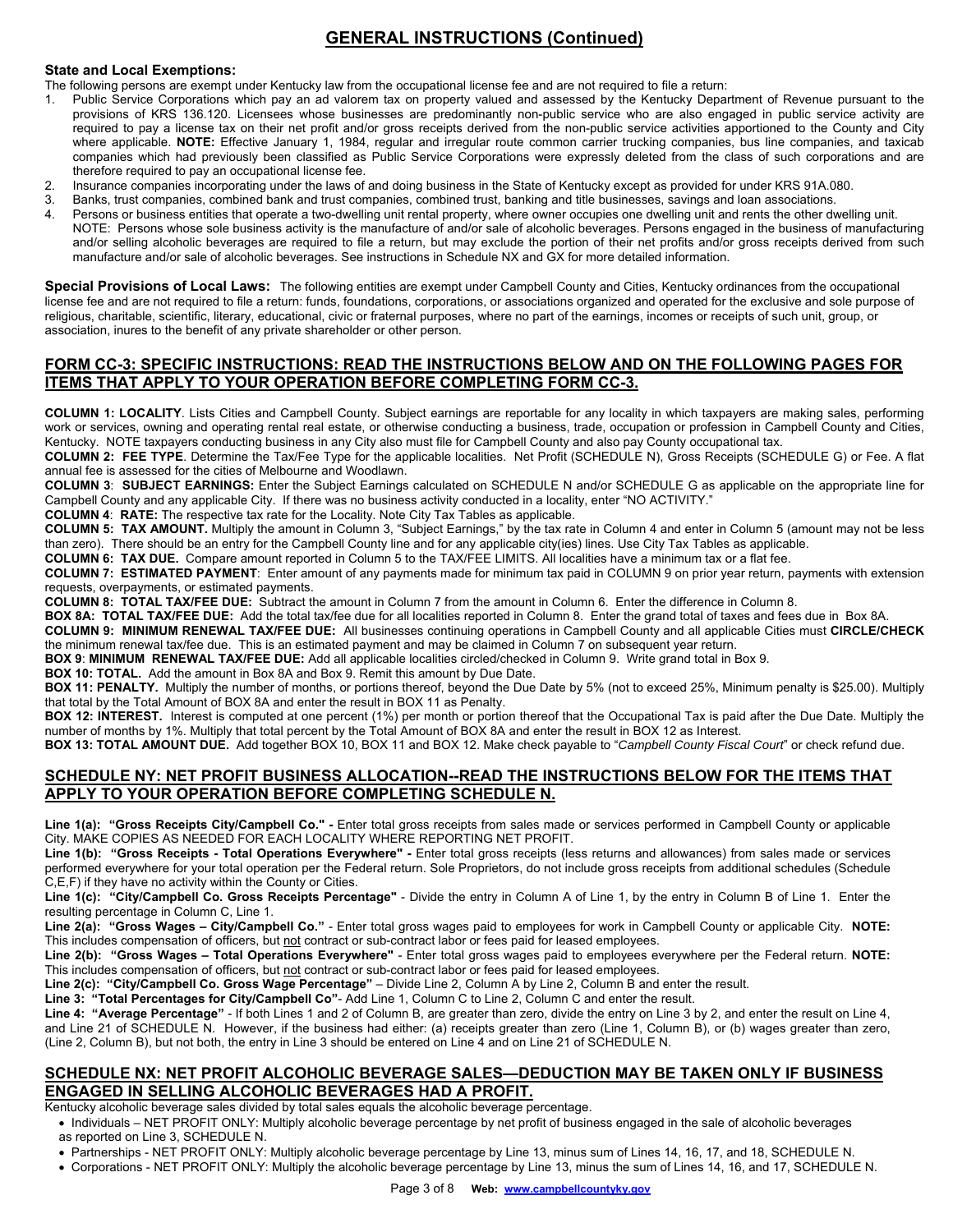## **SCHEDULE N: NET PROFIT METHOD**

## **COMPLETE ONLY ONE COLUMN, AS APPLICABLE—MAKE COPIES AS NEEDED FOR EACH LOCALITY**

|                                                                                                                                                                                                                                                  | 1. FOR CITY/COUNTY:                                                                                                                                                                                                                                                                                              |                                                                | <b>ACCOUNT#:</b>  |             |                                                                                               |                          |  |
|--------------------------------------------------------------------------------------------------------------------------------------------------------------------------------------------------------------------------------------------------|------------------------------------------------------------------------------------------------------------------------------------------------------------------------------------------------------------------------------------------------------------------------------------------------------------------|----------------------------------------------------------------|-------------------|-------------|-----------------------------------------------------------------------------------------------|--------------------------|--|
|                                                                                                                                                                                                                                                  |                                                                                                                                                                                                                                                                                                                  |                                                                | <b>INDIVIDUAL</b> |             | <b>PARTNERSHIP</b>                                                                            | <b>CORPORATION</b>       |  |
| 2.                                                                                                                                                                                                                                               | Non-employee compensation as reported on Form 1099-Misc reported as "other<br>income" on Federal Form 1040. Attach Page 1 of Form 1040 and Form 1099.                                                                                                                                                            | $\overline{2.}$                                                |                   |             |                                                                                               |                          |  |
| 3.                                                                                                                                                                                                                                               | Net profit or (loss) per Federal Schedule C of Form 1040. Attach Schedule C, Pages<br>1 and 2, or Schedule C-EZ.                                                                                                                                                                                                 | 3.)                                                            |                   |             |                                                                                               |                          |  |
| 4.                                                                                                                                                                                                                                               | Capital gain or (loss) from Federal Form 4797, Form 6252 or from Federal Form 8824.<br>Attach Form 4797, Pages 1 and 2, Form 6252, or Form 8824, Pages 1 and 2.                                                                                                                                                  | 4.)                                                            |                   |             |                                                                                               |                          |  |
| 5.                                                                                                                                                                                                                                               | Rental income or (loss) per Federal Schedule E of Form 1040. Attach Schedule E.                                                                                                                                                                                                                                  |                                                                | 5.)               |             |                                                                                               |                          |  |
| 6.                                                                                                                                                                                                                                               | Net farm profit or (loss) per Federal Schedule F of Form 1040. Attach Schedule F,<br>pages 1 and 2.                                                                                                                                                                                                              | 6.)                                                            |                   |             |                                                                                               |                          |  |
| 7.                                                                                                                                                                                                                                               | Ordinary gain or (loss) on the sale of property used in a trade or business per Federal<br>Form 4797. Attach Form 4797, Pages 1 and 2.                                                                                                                                                                           |                                                                | 7.)               |             |                                                                                               |                          |  |
| 8.                                                                                                                                                                                                                                               | Ordinary income/loss on Federal Form 1065. Attach Form 1065, Pages 1, 2, 3 and<br>4, Form 1125A, Schedule of Other Deductions, and Form 8825 Rental<br>Income/Expense.                                                                                                                                           |                                                                |                   | 8.)         |                                                                                               |                          |  |
| 9.                                                                                                                                                                                                                                               | Taxable income/loss on Federal Form 1120 OR 1120A or Ordinary income/loss on<br>Federal Form 1120S. Attach Form 1120 or 1120A, Pages 1 and 2, Form 1125A, and<br>Schedule of other Deductions OR Form 1120S, Pages 1, 2 and 3, Form 1125A,<br>Schedule of other Deductions, and Form 8825 Rental Income/Expense. |                                                                |                   |             | 9.)                                                                                           |                          |  |
| 10.                                                                                                                                                                                                                                              | State Income Taxes and Occupational License Fees deducted on the Federal<br>Schedule C, E, F or Form 1065, 1120, 1120A or 1120S.                                                                                                                                                                                 |                                                                | 10.)              | 10.)        |                                                                                               | 10.                      |  |
| 11.                                                                                                                                                                                                                                              | Additions from Schedule K of Form 1065 or Form 1120S. Attach Schedule K of<br>Form 1065 or 1120S and Form 8825 Rental Income/Expense.                                                                                                                                                                            |                                                                |                   | 11.)        |                                                                                               | 11.)                     |  |
| 12.                                                                                                                                                                                                                                              | Net Operating Loss deducted on Form 1120.                                                                                                                                                                                                                                                                        |                                                                |                   |             |                                                                                               | 12.                      |  |
| 13.                                                                                                                                                                                                                                              | Total Income - Add Lines 2 through Line 12.                                                                                                                                                                                                                                                                      |                                                                | 13.)              | 13.)        |                                                                                               | 13.                      |  |
| 14.                                                                                                                                                                                                                                              | Subtractions from Schedule K of Form 1065 or Form 1120S. Attach Schedule K of<br>Form 1065 or 1120S and Form 8825 Rental Income/Expense.                                                                                                                                                                         |                                                                | 14.)              |             | 14.)                                                                                          |                          |  |
| 15.                                                                                                                                                                                                                                              | Alcoholic Beverage Sales Deduction FROM SCHEDULE NX LINE 3 BELOW.                                                                                                                                                                                                                                                |                                                                | 15.)              | 15.)        |                                                                                               | 15.)                     |  |
| 16.                                                                                                                                                                                                                                              | Other Adjustments. Attach Schedule                                                                                                                                                                                                                                                                               |                                                                | 16.               | 16.)        |                                                                                               | 16.)                     |  |
| 17.                                                                                                                                                                                                                                              | Non-Taxable Income. Attach Schedule.                                                                                                                                                                                                                                                                             |                                                                |                   | 17.)        |                                                                                               | 17.)                     |  |
| 18.                                                                                                                                                                                                                                              | Professional Expenses not reimbursed by the Partnership. Attach Schedule of<br>Expenses.                                                                                                                                                                                                                         |                                                                |                   | 18.         |                                                                                               |                          |  |
| 19.                                                                                                                                                                                                                                              | Total Deductions - Add Lines 14 through Line 18                                                                                                                                                                                                                                                                  |                                                                | 19.)              | 19.)        |                                                                                               | 19.)                     |  |
| 20.                                                                                                                                                                                                                                              | <b>Adjusted Net Profit - Subtract Line 19 from Line 13</b>                                                                                                                                                                                                                                                       |                                                                | 20.)              | 20.         |                                                                                               | 20.)                     |  |
| 21.<br>22.                                                                                                                                                                                                                                       | Allocation percentage from SCHEDULE NY LINE 4 BELOW, IF APPLICABLE<br>SUBJECT EARNINGS. MULTIPLY LINE 21 BY LINE 20. ENTER RESULT HERE                                                                                                                                                                           |                                                                | 21.)<br>22.)      | 21.<br>22.) |                                                                                               | 21.)<br>22.)             |  |
| AND ON PAGE 1, COLUMN 3 FOR THIS LOCALITY<br><b>SCHEDULE NY: NET PROFIT BUSINESS ALLOCATION</b>                                                                                                                                                  |                                                                                                                                                                                                                                                                                                                  |                                                                |                   |             |                                                                                               |                          |  |
|                                                                                                                                                                                                                                                  |                                                                                                                                                                                                                                                                                                                  |                                                                |                   |             |                                                                                               | DIVIDE: $(A \div B = C)$ |  |
|                                                                                                                                                                                                                                                  | All licensees who conducted business operations in City/Campbell County, Kentucky must complete<br>this part, regardless of profit or loss.                                                                                                                                                                      |                                                                |                   |             | <b>NOTE: All Percentages in Column</b><br>C should be carried out four (4)<br>decimal places. |                          |  |
|                                                                                                                                                                                                                                                  | <b>APPORTIONMENT</b>                                                                                                                                                                                                                                                                                             | <b>COLUMN A</b>                                                | <b>COLUMN B</b>   |             |                                                                                               | <b>COLUMN C</b>          |  |
|                                                                                                                                                                                                                                                  | <b>FACTORS</b><br>1. Gross receipts from sales made and/or services                                                                                                                                                                                                                                              | LOCATED CITY/CAMPBELL CO. TOTAL OPERATIONS EVERYWHERE<br>(1a.) | (1b.)             |             | (1c.)                                                                                         | CITY/CAMPBELL CO. %      |  |
|                                                                                                                                                                                                                                                  | rendered                                                                                                                                                                                                                                                                                                         | \$                                                             | \$<br>(2b.)       |             |                                                                                               | %                        |  |
|                                                                                                                                                                                                                                                  | 2. Gross wages, salaries, and other compensation<br>(2a.)<br>paid to all employees. Includes compensation of<br>\$<br>officers, but not contract labor or leased employees.                                                                                                                                      |                                                                | \$                |             | (2c.)                                                                                         | %                        |  |
| 3.                                                                                                                                                                                                                                               | Total Percentage For City/Campbell County, KY. Add the percentages computed on Lines 1c. & 2c.                                                                                                                                                                                                                   |                                                                |                   | (3.)        | 0 <sub>96</sub>                                                                               |                          |  |
| Average Percentage - If both entries on Lines 1b. and 2b. are greater than zero, then divide entry on Line 3 by 2<br>4.<br>and enter here and on Line 21 in SCHEDULE N above. If either Line 1b. or Line 2b. is NOT greater than zero, enter the |                                                                                                                                                                                                                                                                                                                  |                                                                |                   |             | (4.)                                                                                          |                          |  |
|                                                                                                                                                                                                                                                  | amount from Line 3 here and on Line 21 in SCHEDULE N ABOVE.                                                                                                                                                                                                                                                      |                                                                | $\%$              |             |                                                                                               |                          |  |
|                                                                                                                                                                                                                                                  | <b>SCHEDULE NX: NET PROFIT ALCOHOLIC BEVERAGE SALES</b>                                                                                                                                                                                                                                                          |                                                                |                   |             |                                                                                               |                          |  |
| Kentucky Alcoholic Beverage Sales<br>1. Divide:<br>$=$<br><b>Total Sales</b>                                                                                                                                                                     |                                                                                                                                                                                                                                                                                                                  |                                                                |                   | (1.)        |                                                                                               |                          |  |
| 2.                                                                                                                                                                                                                                               | NOTE: "Total Sales" is total gross receipts of business including non-alcoholic beverage sales<br>Enter net profit amount (see instructions for Schedule NX)                                                                                                                                                     |                                                                |                   |             | (2.)<br>\$                                                                                    | %                        |  |
| 3.                                                                                                                                                                                                                                               | ALCOHOLIC BEVERAGE SALES DEDUCTION. Multiply Line 1 X Line 2 and enter on Schedule N, Line 15 ABOVE                                                                                                                                                                                                              |                                                                |                   |             |                                                                                               |                          |  |
|                                                                                                                                                                                                                                                  |                                                                                                                                                                                                                                                                                                                  |                                                                |                   |             | \$                                                                                            |                          |  |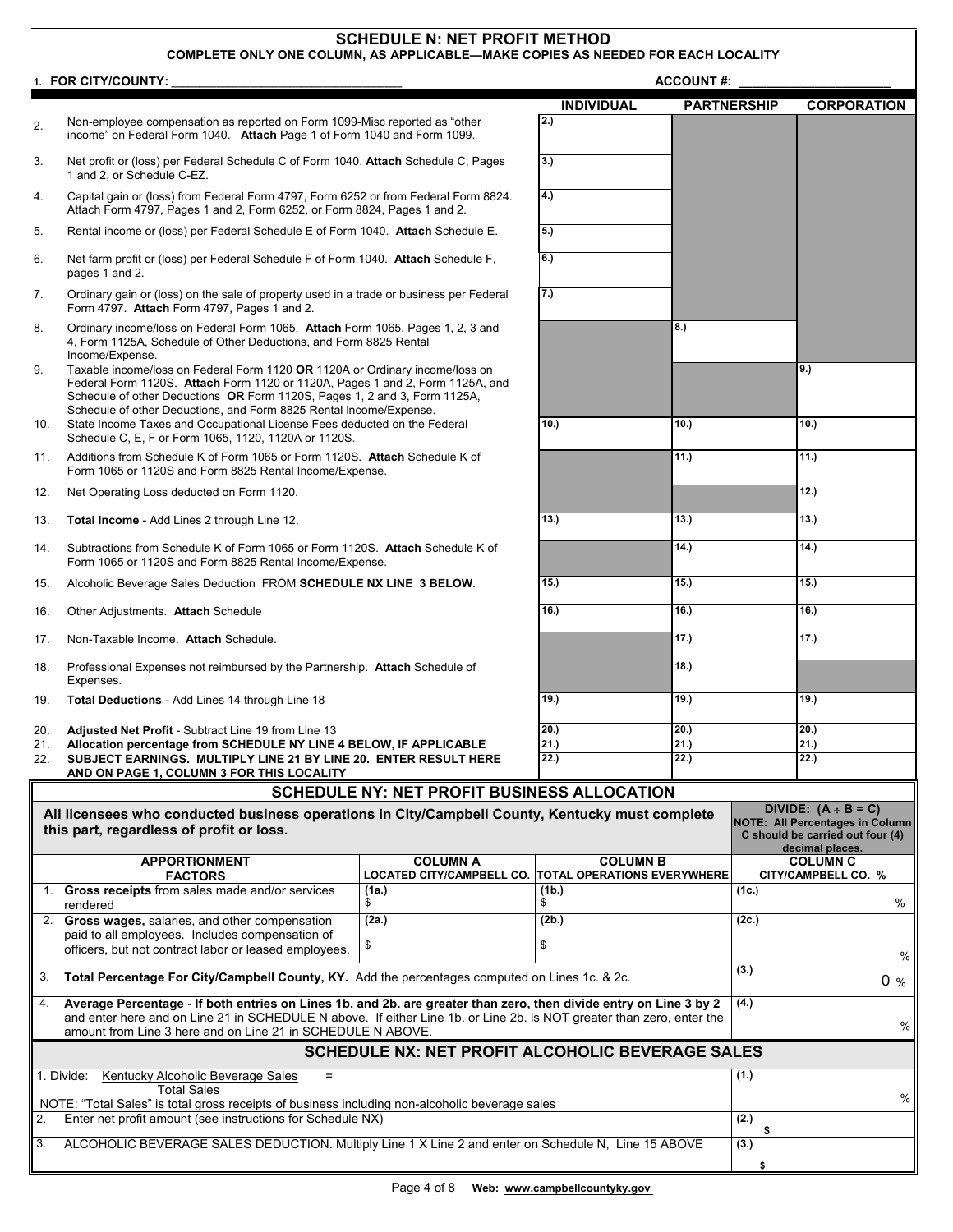## **SCHEDULE N: SPECIFIC INSTRUCTIONS NET PROFIT--READ THE INSTRUCTIONS BELOW FOR THE ITEMS THAT APPLY TO YOUR OPERATION BEFORE COMPLETING FORM CC-3.**

Use Schedule N to calculate subject earnings for each City and Campbell County. Complete one Schedule for each locality as needed. Attach to CC-3 Form along with applicable Federal Forms and Schedules. The forms are designed to accommodate the filing needs of individuals, sole proprietors, partnerships, and corporations. You should complete only those items that apply to your operation:

- 1099 MISC Individuals receiving payments for contract services (non-employee compensation) who are not claiming business expenses. Complete SCHEDULE N Lines 2, 13, 20, 21, 22 under column **"INDIVIDUAL"** as applicable, SCHEDULE NY and complete CC-3.
- Schedule C, E, or F Individuals receiving income from the operation of a trade, business or profession. Complete SCHEDULE N Lines 3 through 22 under the column marked **"INDIVIDUAL"** as applicable, SCHEDULE NY, SCHEDULE NX if applicable, and complete CC-3.
- Form 1065 Partnerships Complete SCHEDULE N Lines 8 through 22 under the column marked **"PARTNERSHIP"** as applicable, SCHEDULE NY, SCHEDULE NX if applicable, and complete CC-3.
- Form 1120, 1120A, 1120S, 1120 H Corporations (Complete Lines 9 through 22 under the column marked **"CORPORATION"** as applicable, SCHEDULE NY, SCHEDULE NX if applicable, and complete CC-3.

**Line 1:** Enter the name of the City or County in which the person or business entity made sales, performed work or services, owned and operated rental real estate, or otherwise conducted a business, trade, occupation or profession.

**Line 2:** Enter the amount of non-employee compensation reported on Federal Form 1099 MISC or the amount of other income per Form 1040.

**NOTE:** Line 2 should be completed only by individuals who received payments for contract services who are not claiming business expenses. Attach a copy of page 1 of Form 1040 and Form 1099 MISC. If you had no other type of income to report, i.e. you did not own or operate a business during the year, read the instructions for Lines 13, 20, 21, 22 and SCHEDULE NY and complete CC-3.

**Line 3:** Enter the net profit or loss as shown on Federal Schedule C. **Attach** copy of page 1 and 2 of Schedule C, or the Schedule C-EZ. Persons with real estate sales must attach list of ALL properties sold.

**Line 4:** Enter 100% of the short term capital gains and long term capital gains carried over from Federal Form 4797 or Federal Form 6252 (installment sales) to Federal Schedule D representing gain from the sale of property used in your trade or business. Also, enter gain from Federal Form 8824 (Like-Kind Exchanges). **Attach** a copy of Form 4797, pages 1 and 2, Form 6252, or Form 8824, pages 1 and 2.

**Line 5:** Enter the total rental income or loss per Federal Schedule E. **Attach** a copy of Federal Schedule E of Form 1040.

**Line 6:** Enter the net farm profit or loss per Federal Schedule F. **Attach** a copy of Federal Schedule F.

**Line 7:** Enter the net gain or loss from the sale of property used in your trade or business per Federal Form 4797. **Attach** copy of Form 4797, pages 1 and 2. **Line 8:** Enter the Ordinary Income or Loss per Federal Form 1065. **Attach** a copy of Federal Form 1065, Pages 1, 2, 3 and 4, Form 1125A, Schedule of Other Deductions, and Form 8825 Rental Schedule(s) if applicable, or its equivalent. Persons with real estate sales must attach list of properties sold.

**Line 9:** Enter the Taxable Income or Loss after special deductions and net operating loss per Federal Form 1120, 1120A, **OR** Ordinary Income/Loss on Federal Form 1120S **OR** Taxable Income/Loss on Federal Form 1120-REIT, excluding dividend distributions. **Attach** copy of Federal Form 1120 or 1120A, Pages 1 and 2, Form 1125A, and Schedule of Other Deductions **OR** 1120S, Pages 1, 2 and 3, Form 1125A, Schedule of Other Deductions, and Form 8825 Rental Income/Expense **OR** 1120-REIT, Pages 1 and 2 and Schedule of Other Deductions. Persons with real estate sales must attach list of properties sold. **Line 10:** Enter any deduction taken for occupational taxes by an individual on Schedule C, E, or F, by a partnership on Form 1065, or by a corporation on Form 1120, 1120A, or 1120S, or for state taxes based on income on Form 1120.

**Line 11:** Enter the total of the income items listed below which are allocated to the partners or shareholders and are not included as income on Federal Form 1065 or 1120S. **Attach** a copy of Schedule K, or its equivalent, and Rental Schedules, if applicable.

- Net income from rental real-estate activities
- Net income from other rental activities
- Portfolio income
- Interest income
- Dividend income
- Royalty income
- Net short-term capital gain Net long-term capital gain
- Other portfolio income
- Guaranteed payments to partners
- Net gain under Section 1231 (other than due to casualty or theft)

**Line 12:** Enter the amount of any net operating loss, if taken as a deduction on Federal Form 1120. This amount is to be added to taxable income. **Line 13:** Enter the total of Lines 2 through 12, as applicable.

**Line 14:** Enter the total of the items listed below that are allocated to the partners or shareholders which are not included as losses or expenses on Federal Form 1065 or Form 1120S, as they are allowed as deductions for occupational tax purposes. **Attach** a copy of Schedule K or its equivalent and Rental Schedules, if applicable.

- Net loss from rental real-estate activities
- Net loss from other rental activities
- Portfolio loss
- Net short-term capital loss
- Net long-term capital loss
- Net loss under Section 1231 (other than due to casualty or theft)
- Charitable Contributions
- Expense deductions for recovery property (Section 179)
- Deductions related to portfolio income

 **NOTE:** Contributions to KEOGH Plans, Simplified Employee Pension Plans, and Medical Insurance Premiums on behalf of partners or shareholders are not deductible on Form CC-3.

**Line 15:** Enter the total from Line 3 of SCHEDULE NX, NET ALCOHOLIC BEVERAGE SALES, if applicable. SEE INSTRUCTIONS FOR SCHEDULE NX.

**Line 16:** Adjustments can be made on Form CC-3 if any sum is elected by the licensee as a credit against its federal income tax liability in lieu of a deduction for business expenses otherwise available to the licensee. Included in this list are the following: (1) If wage and salary expense is being reduced as a result of the work opportunity credit, (2) If the depreciable basis of an asset was reduced by the amount of investment credit claimed, ACRS depreciation may be taken on that basis reduced over the life of the asset.

Line 17: Corporate taxpayers may deduct, if substantiation is provided by including a completed copy of Schedule C of the Federal Form 1120, the following amounts (net of the deductions properly allocated thereto) without proof of non-unitary source:

- Foreign dividend income Foreign royalty income
- Foreign rental income Foreign capital gains
- 

- Interest earned on U.S. Obligations
- Ordinary income or loss from other partnerships or S corporations which is included in income on Line 8 or Line 9 of Form CC-3 and of which those partnerships or S Corporation are currently filing with the County. Please note the occupational account number the income is being reported under.

**Line 18:** Enter the amount of professional expenses claimed by the partners on their individual Form 1040 which are related to, but not reimbursed by, the partnership. Include a schedule listing partners name(s), the type of deduction, and the amount of each deduction.

**Line 19:** Enter the total of Lines 14 through 18, as applicable.

**Line 20:** Subtract Line 19 from Line 13. This entry represents your "Adjusted Net Profit."

**Line 21:** ALLOCATION PERCENTAGE. Enter the Average Percentage from Schedule NY, Line 4. See Schedule NY Instructions.

**Line 22:** SUBJECT EARNINGS. Multiply Line 20 by the Allocation Percentage in Line 21 and enter result in Line 22 and on CC-3 Page 1 Column 3 Subject Earnings for the applicable Locality.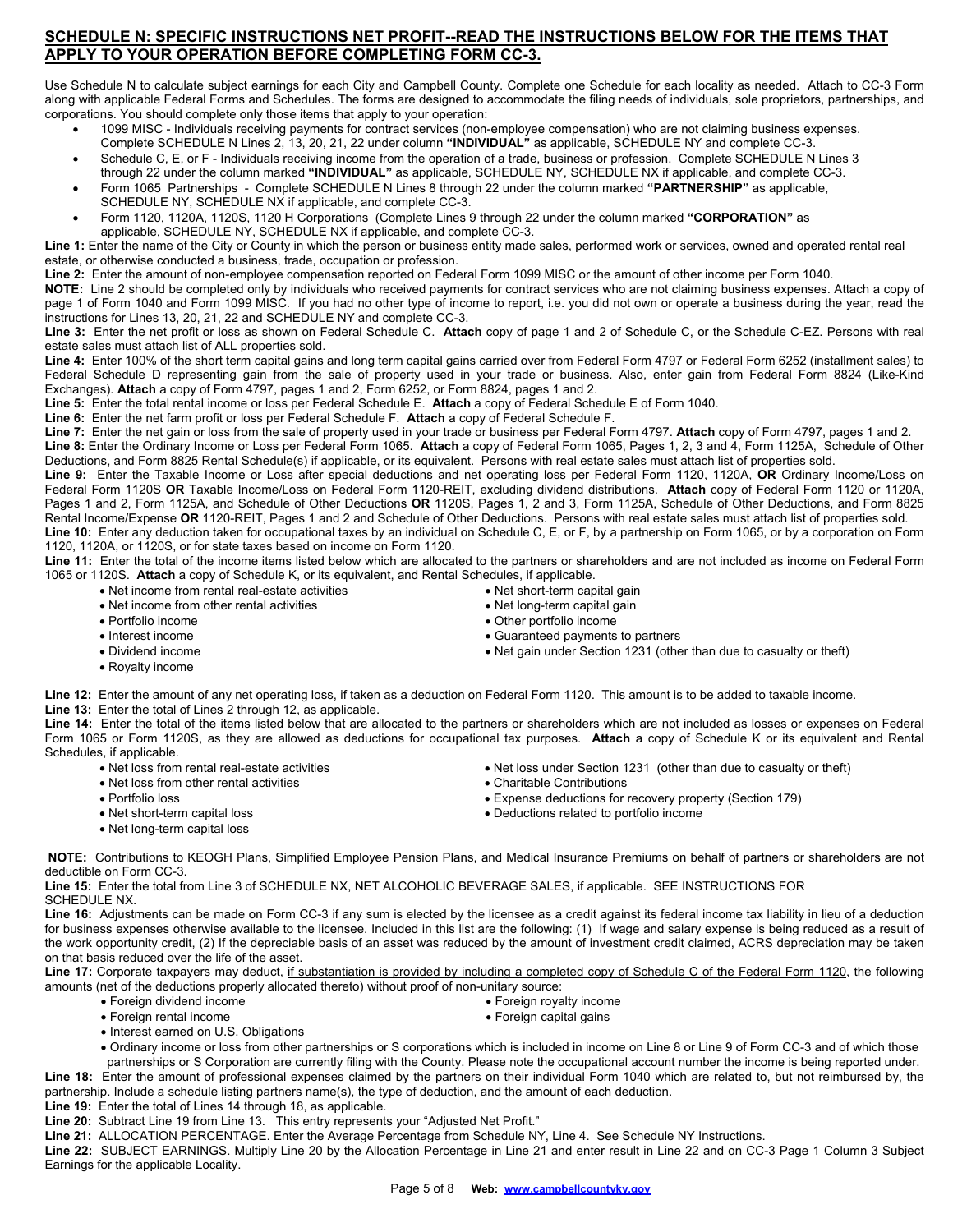#### **SCHEDULE G: GROSS RECEIPTS METHOD COMPLETE ONLY ONE COLUMN, AS APPLICABLE—MAKE COPIES AS NEEDED FOR EACH CITY**

|                | 1. FOR CITY:                                                                                                                                                                                                                                                                                                        | <b>ACCOUNT#:</b>  |                    |                    |
|----------------|---------------------------------------------------------------------------------------------------------------------------------------------------------------------------------------------------------------------------------------------------------------------------------------------------------------------|-------------------|--------------------|--------------------|
|                |                                                                                                                                                                                                                                                                                                                     | <b>INDIVIDUAL</b> | <b>PARTNERSHIP</b> | <b>CORPORATION</b> |
| 2.             | Non-employee compensation as reported on Form 1099-Misc reported as "other<br>income" on Federal Form 1040. Attach Page 1 of Form 1040 and Form 1099.                                                                                                                                                               | 2.)               |                    |                    |
| 3.             | Gross Receipts or Sales per Federal Schedule C of Form 1040. Attach Schedule C.<br>Pages 1 and 2, or Schedule C-EZ.                                                                                                                                                                                                 | 3.                |                    |                    |
| 4.             | Gross receipts per Federal Schedule E of Form 1040. Attach Schedule E.                                                                                                                                                                                                                                              | 4)                |                    |                    |
| 5.             | Gross income per Federal Schedule F of Form 1040. Attach Schedule F, pages 1<br>and $2$ .                                                                                                                                                                                                                           | 5.)               |                    |                    |
| 6.             | Gross receipts or sales per Federal Form 1065. Attach Form 1065, Pages 1, 2 and<br>3, Form 1125A, Schedule of Other Deductions, and Form 8825 Rental<br>Income/Expense.                                                                                                                                             |                   | 6.)                |                    |
| 7 <sub>1</sub> | Gross Receipts from Rental Real Estate of a Partnership. Attach Federal Form<br>8825.                                                                                                                                                                                                                               |                   | 7.)                |                    |
| 8.             | Gross Receipts or Sales on Federal Form 1120 or 1120A OR Gross Receipts or Sales<br>on Federal Form 1120S. Attach Form 1120 or 1120A, Pages 1 and 2, Form 1125A,<br>Schedule of other Deductions OR Form 1120S, Pages 1, 2 and 3, Form 1125A,<br>Schedule of other Deductions, and Form 8825 Rental Income/Expense. |                   |                    | 8.                 |
| 9.             | Gross Receipts from Rental Real Estate of an S Corporation. Attach Federal Form<br>8825.                                                                                                                                                                                                                            |                   |                    | 9.)                |
| 10.            | Total Gross Receipts - Add Lines 2 through Line 9.                                                                                                                                                                                                                                                                  | 10.               | 10.                | 10.                |
| 11.            | Alcoholic Beverage Sales Deduction FROM SCHEDULE GX LINE 3 BELOW.                                                                                                                                                                                                                                                   | 11.)              | 11.)               | 11.)               |
| 12.            | Excise Tax (Sales Tax).                                                                                                                                                                                                                                                                                             | 12.               | 12.                | 12.                |
| 13.            | Returned Goods and Allowances.                                                                                                                                                                                                                                                                                      | 13.)              | 13.)               | 13.)               |
| 14.            | Total Deductions - Add Lines 11 through Line 13.                                                                                                                                                                                                                                                                    | 14.               | 14.                | 14.                |
| 15.            | Adjusted Gross Receipts - Subtract Line 14 from Line 10.                                                                                                                                                                                                                                                            | 15.               | 15.)               | 15.)               |
| 16.            | Allocation percentage from SCHEDULE GY LINE 4 BELOW, IF APPLICABLE.                                                                                                                                                                                                                                                 | 16.               | 16.)               | 16.                |
| 17.            | SUBJECT EARNINGS. MULTIPLY LINE 15 BY LINE 16; ENTER RESULT HERE AND<br>ON PAGE 1, COLUMN 3 FOR THIS LOCALITY.                                                                                                                                                                                                      | 17.)              | 17.)               | 17.)               |
|                |                                                                                                                                                                                                                                                                                                                     |                   |                    |                    |

|                                                      | <b>SCHEDULE GY: GROSS RECEIPTS BUSINESS ALLOCATION</b>                                                                                                                         |                                                                                                                        |                                    |                 |  |  |
|------------------------------------------------------|--------------------------------------------------------------------------------------------------------------------------------------------------------------------------------|------------------------------------------------------------------------------------------------------------------------|------------------------------------|-----------------|--|--|
|                                                      | All licensees who conducted business operations in a City collecting gross receipts tax, see page 1,<br>column 1 and 2, must complete this part, regardless of profit or loss. | DIVIDE: $(A + B = C)$<br><b>NOTE: All Percentages in Column</b><br>C should be carried out four (4)<br>decimal places. |                                    |                 |  |  |
|                                                      | <b>APPORTIONMENT</b>                                                                                                                                                           | <b>COLUMN A</b>                                                                                                        | <b>COLUMN B</b>                    | <b>COLUMN C</b> |  |  |
|                                                      | <b>FACTORS</b>                                                                                                                                                                 | <b>LOCATED CITY ABOVE</b>                                                                                              | <b>TOTAL OPERATIONS EVERYWHERE</b> | CITY %          |  |  |
|                                                      | <b>Gross receipts</b> from sales made and/or services<br>rendered                                                                                                              | (1a.)                                                                                                                  | (1b.)                              | (1c.)<br>$\%$   |  |  |
|                                                      | Gross wages, salaries, and other compensation                                                                                                                                  | (2a.)                                                                                                                  | (2b.)                              | (2c.)           |  |  |
|                                                      | paid to all employees. Includes compensation of                                                                                                                                |                                                                                                                        |                                    |                 |  |  |
|                                                      | officers, but not contract labor or leased employees.                                                                                                                          | \$                                                                                                                     |                                    | $\%$            |  |  |
| 3.                                                   | Total Percentage For City. Add the percentages computed on Lines 1c. & 2c.                                                                                                     | (3.)<br>0%                                                                                                             |                                    |                 |  |  |
| 4.                                                   | Average Percentage - If both entries on Lines 1b. and 2b. are greater than zero, then divide entry on Line 3,                                                                  | (4.)                                                                                                                   |                                    |                 |  |  |
|                                                      | Column C, by 2 and enter here and on Line 16 in SCHEDULE G above. If either Line 1b. or Line 2b. is NOT greater                                                                | %                                                                                                                      |                                    |                 |  |  |
|                                                      | than zero, enter the amount from Line 3 here and on Line 16 in SCHEDULE G ABOVE.                                                                                               |                                                                                                                        |                                    |                 |  |  |
| SCHEDULE GX: GROSS RECEIPTS ALCOHOLIC BEVERAGE SALES |                                                                                                                                                                                |                                                                                                                        |                                    |                 |  |  |
|                                                      | 1. Kentucky Alcoholic Beverage Sales enter here and on Schedule G Line 11                                                                                                      | (1.)                                                                                                                   |                                    |                 |  |  |
|                                                      | (ALCOHOLIC BEVERAGE SALES DEDUCTION)                                                                                                                                           |                                                                                                                        |                                    |                 |  |  |

## **SCHEDULE GY: GROSS RECEIPTS BUSINESS ALLOCATION--READ THE INSTRUCTIONS BELOW FOR THE ITEMS THAT APPLY TO YOUR OPERATION BEFORE COMPLETING SCHEDULE G.**

**Line 1(a): "Gross Receipts City." -** Enter total gross receipts from sales made or services performed in applicable City of Campbell County. MAKE COPIES AS NEEDED FOR EACH LOCALITY WHERE REPORTING GROSS RECEIPTS.

Line 1(b): "Gross Receipts - Total Operations Everywhere" - Enter total gross receipts (less returns and allowances) from sales made or services performed everywhere for your total operation per the Federal return. Sole Proprietors, do not include gross receipts from additional schedules (Schedule C,E,F) if they have no activity within the County or Cities.

**Line 1(c): "City Gross Receipts Percentage"** - Divide the entry in Column A of Line 1, by the entry in Column B of Line 1. Enter the resulting percentage on Column C, Line 1.

**Line 2(a): "Gross Wages – City"** - Enter total gross wages paid to employees for work performed within applicable City of Campbell County.

**Line 2(b): "Gross Wages – Total Operations Everywhere"** - Enter total gross wages paid to employees everywhere per the Federal return.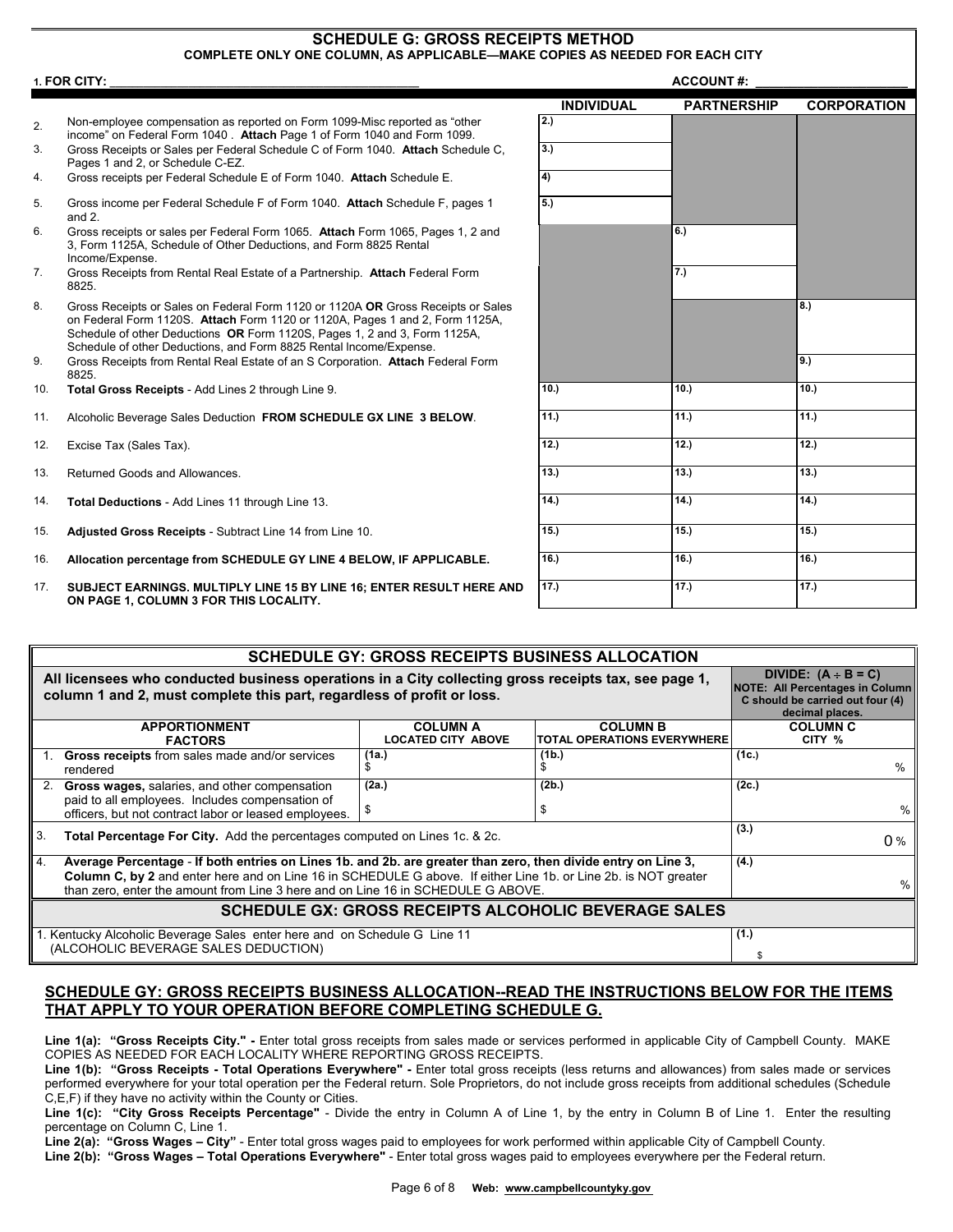### **SCHEDULE GY: GROSS RECEIPTS BUSINESS ALLOCATION—INSTRUCTIONS—CONTINUED**

**NOTE:** Entries on Lines 2(a.) and 2(b.) should include compensation of officers. Do not include contract or sub-contract labor or fees paid for leased employees.

**Line 2(c): "City Gross Wage Percentage"** – Divide Line 2, Column A by Line 2, Column B and enter the result.

**Line 3: "Total Percentages for City"**- Add Line 1, Column C to Line 2, Column C and enter the result.

**Line 4: "Average Percentage"** - If both Lines 1 and 2 of Column B, are greater than zero, divide the entry on Line 3 by 2, and enter the result on Line 4, and Line 16 of SCHEDULE G. However, if the business had either: (a) receipts greater than zero (Line 1, Column B), or (b) wages greater than zero, (Line 2, Column B), but not both, the entry in Line 3 should be entered on Line 16 of SCHEDULE G.

#### **SCHEDULE GX: GROSS RECEIPTS ALCOHOLIC BEVERAGE SALES--READ THE INSTRUCTIONS BELOW FOR THE ITEMS THAT APPLY TO YOUR OPERATION BEFORE COMPLETING SCHEDULE G.**

Follow the instructions on the form for the alcoholic beverage deduction. **NOTE:** A deduction may be taken only if the business engaged in the selling of alcoholic beverages had a profit.

## **SCHEDULE G: SPECIFIC INSTRUCTIONS GROSS RECEIPTS--READ THE INSTRUCTIONS BELOW FOR THE ITEMS THAT APPLY TO YOUR OPERATION BEFORE COMPLETING FORM CC-3.**

Use Schedule G to calculate subject earnings for each applicable City. Complete one Schedule for each locality as needed. Attach to CC-3 Form along with applicable Federal Forms and Schedules. The forms are designed to accommodate the filing needs of individuals, sole proprietors, partnerships, and corporations. You should complete only those items that apply to your operation:

- 1099 MISC Individuals receiving payments for contract services (non-employee compensation) who are not claiming business expenses.
- Complete SCHEDULE G Lines 2 through 17 under column marked **"INDIVIDUAL"** as applicable, SCHEDULE GY and complete CC-3.
- Schedule C, E, or F Individuals receiving income from the operation of a trade, business or profession. Complete SCHEDULE G Lines 2 through 17 under the column marked **"INDIVIDUAL"** as applicable, SCHEDULE GY, SCHEDULE GX if applicable, and complete CC-3.
- Form 1065 Partnerships Complete SCHEDULE G Lines 6 through 17 under the column marked **"PARTNERSHIP"** as applicable, SCHEDULE GY, SCHEDULE GX if applicable, and complete CC-3.
- Form 1120, 1120A, 1120S, 1120H Corporations Complete Lines 8 through 17 under the column marked **"CORPORATION"** as applicable, SCHEDULE GY, SCHEDULE GX if applicable, and complete CC-3.

**Line 1:** Enter the name of the City in which the person or business entity made sales, performed work or services, owned and operated rental real estate, or otherwise conducted a business, trade, occupation or profession.

**Line 2:** Enter the amount of non-employee compensation reported on Federal Form 1099 MISC or the amount of other income per Form 1040.

**NOTE:** Line 2 should be completed only by individuals who received payments for contract services who are not claiming business expenses. Attach a copy of page 1 of Form 1040 and Form 1099 MISC. If you had no other type of income to report, i.e. you did not own or operate a business during the year, read the instructions for Lines 10, 15, 16, 17 and SCHEDULE GY and complete CC-3.

**Line 3:** Enter gross receipts or sales as shown on Federal Schedule C. **Attach** a copy of page 1 and 2 of Schedule C, or the Schedule C-EZ. Persons with real estate sales must attach list of properties sold.

**Line 4:** Enter the total rental and royalty income per Federal Schedule E. **Attach** a copy of Federal Schedule E of Form 1040.

**Line 5:** Enter gross receipts per Federal Schedule F. **Attach** a copy of Federal Schedule F.

**Line 6:** Enter gross receipts or sales per Federal Form 1065. **Attach** a copy of Federal Form 1065, Pages 1, 2 and 3, Form 1125A, Schedule of Other Deductions, and Rental Schedule(s) if applicable, or its equivalent. Persons with real estate sales must attach list of properties sold.

**Line 7:** Enter gross rents from Rental Real Estate of a Partnership. Attach Federal Form 8825.

**Line 8:** Enter Gross Receipts or Sales on Federal Form 1120, 1120A or 1120S. **Attach** copy of Federal Form 1120 or 1120A, Pages 1 and 2, Form 1125A, and Schedule of Other Deductions **OR** 1120S, Pages 1, 2 and 3, Form 1125A, Schedule of Other Deductions, and Form 8825 Rental Income/Expense, or equivalent. Persons with real estate sales must attach list of properties sold.

**Line 9:** Enter gross receipts from Rental Real Estate of S Corporation. Attach Federal Form 8825.

**Line 10:** Enter Total Gross Receipts – Add lines 2 through line 10, as applicable.

**Line 11:** Enter the total from Line 1 of SCHEDULE GX, ALCOHOLIC BEVERAGE SALES DEDUCTION, if applicable. SEE INSTRUCTIONS FOR SCHEDULE GX.

**Line 12:** Enter Excise or Sales Tax paid.

**Line 13:** Enter Returned Goods and Allowances.

**Line 14:** Total Deductions – Add lines 11 to 13.

**Line 15:** Adjusted Gross Receipts – Subtract Line 14 from Line 10.

**Line 16.** Enter the Average Percentage from SCHEDULE GY, Line 4. See SCHEDULE GY Instructions.

**Line 17:** SUBJECT EARNINGS. Multiply Line 15 by the Allocation Percentage in Line 16 and enter result in Line 17 and on CC-3 Page 1 Column 3 Subject Earnings for the applicable City.

### *GO TO PAGE 8 FOR CITY TAX TABLES AND MAILING LABELS*